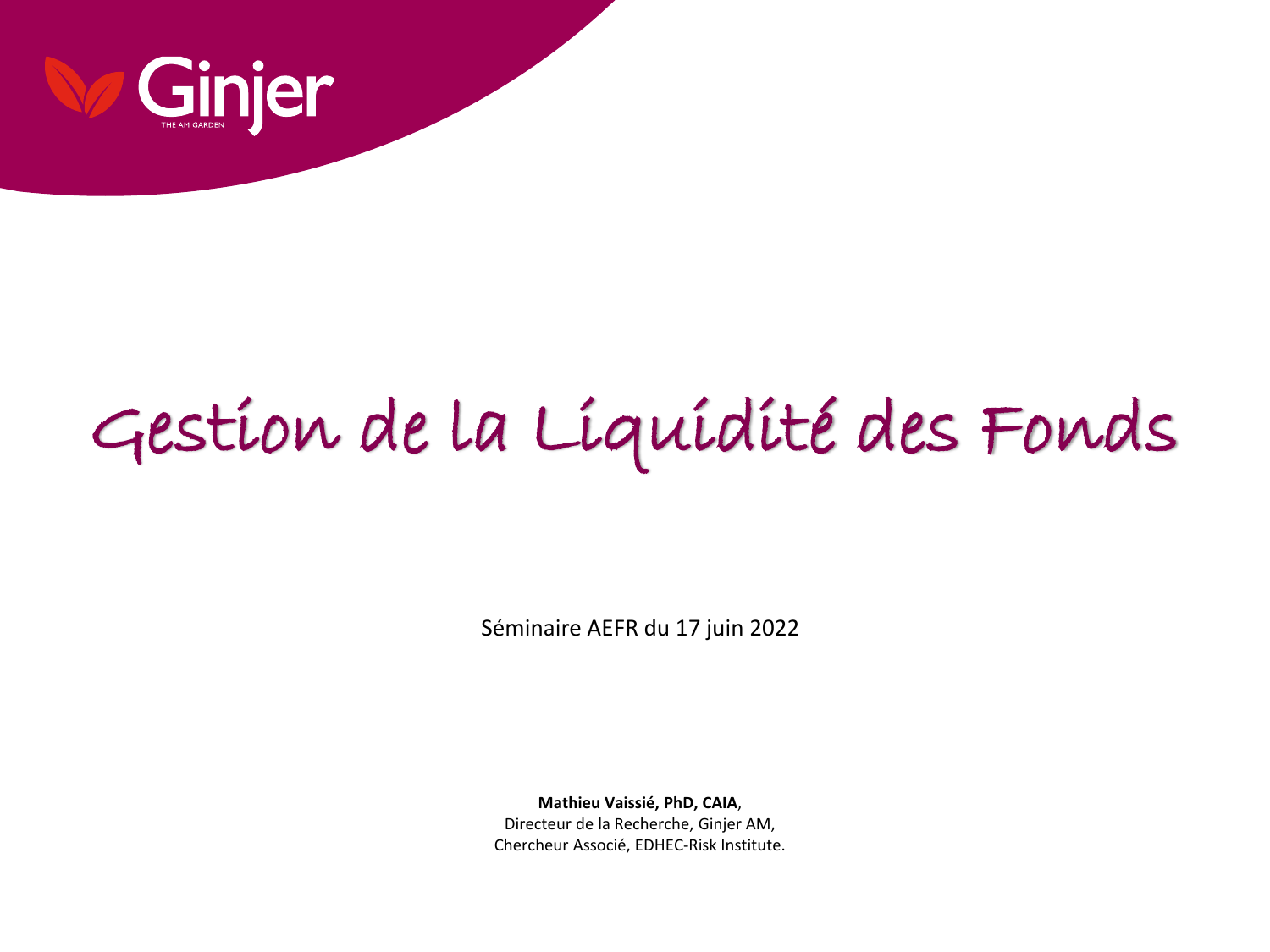## BIENVENUE EN TERRE INCONNUE

*« L'inflation, c'est comme le dentifrice, une fois sortie du tube, on peut difficilement l'y remettre. Ainsi, il vaut mieux ne pas appuyer trop fort sur le tube. »*

Karl Otto Pöhl, dans *Institutional Investor*, Janvier 1980

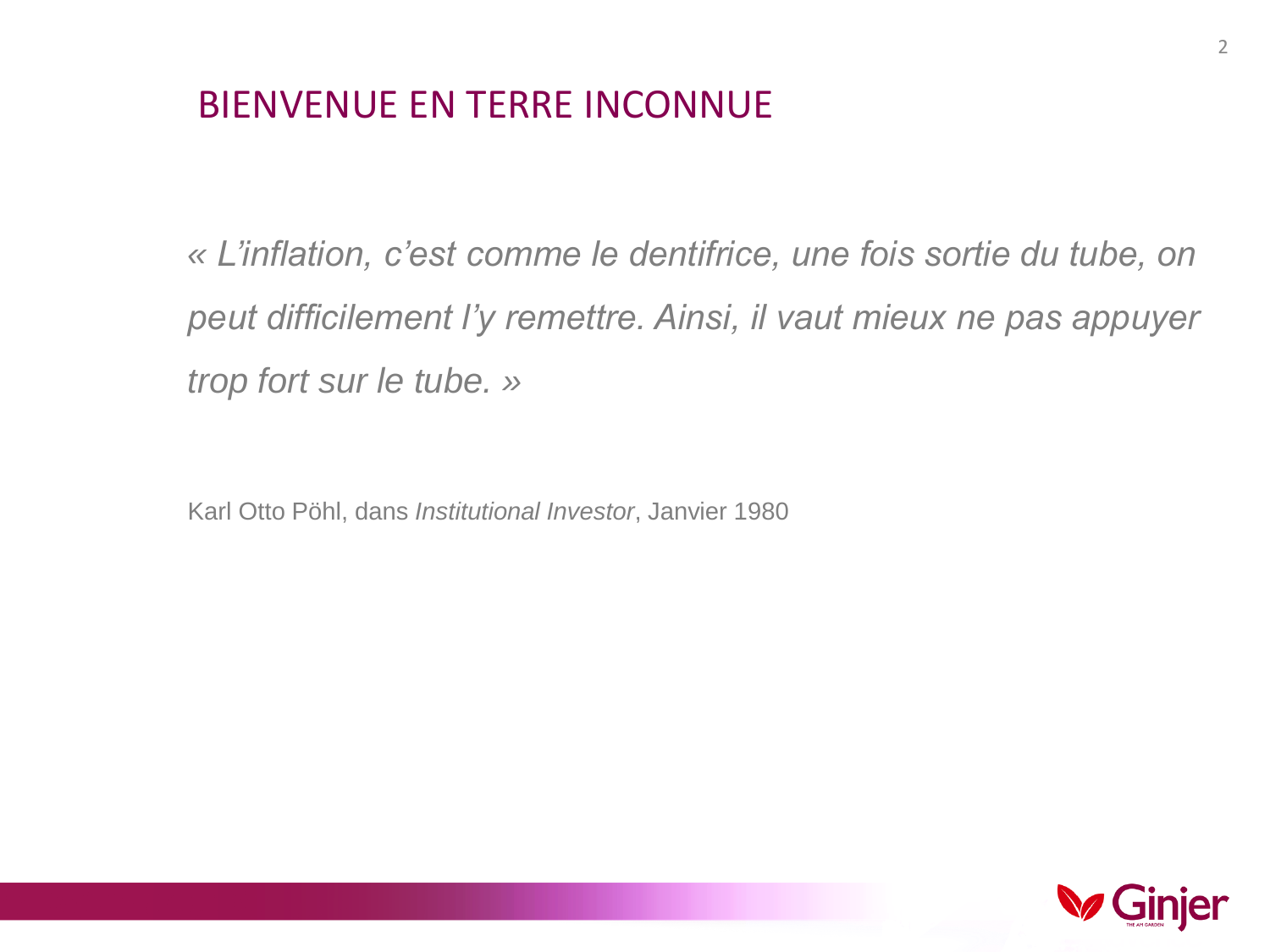#### LES MARCHES FINANCIERS ONT CHANGE



**La Nouvelle Ecologie des Marchés de Capitaux Modernes**

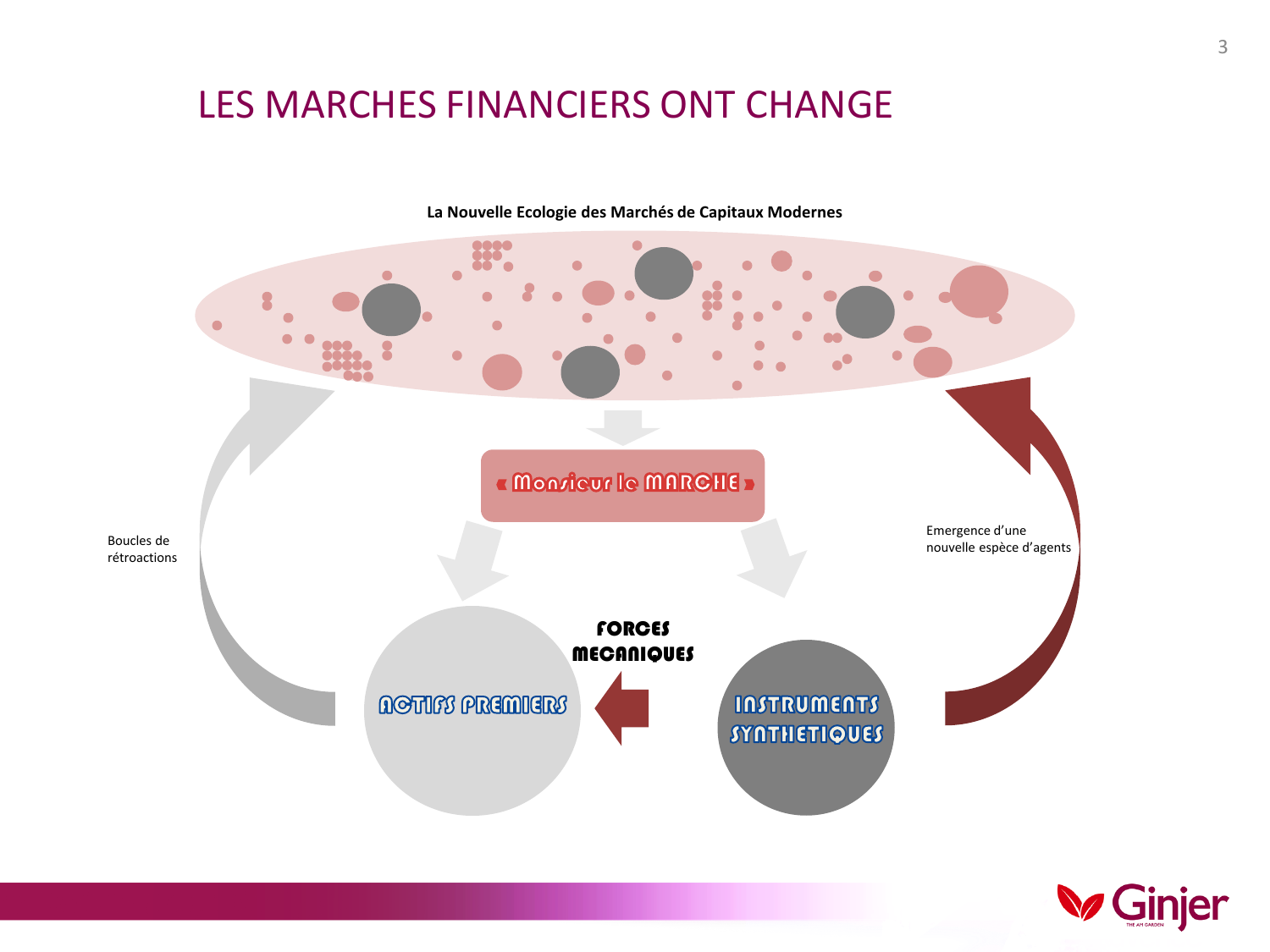## LA TRAGEDIE DES COMMUNS

**Un phénomène hautement dynamique et fortement asymétrique**



Liquidité Latente Liquidité Latente Liquidité révélée

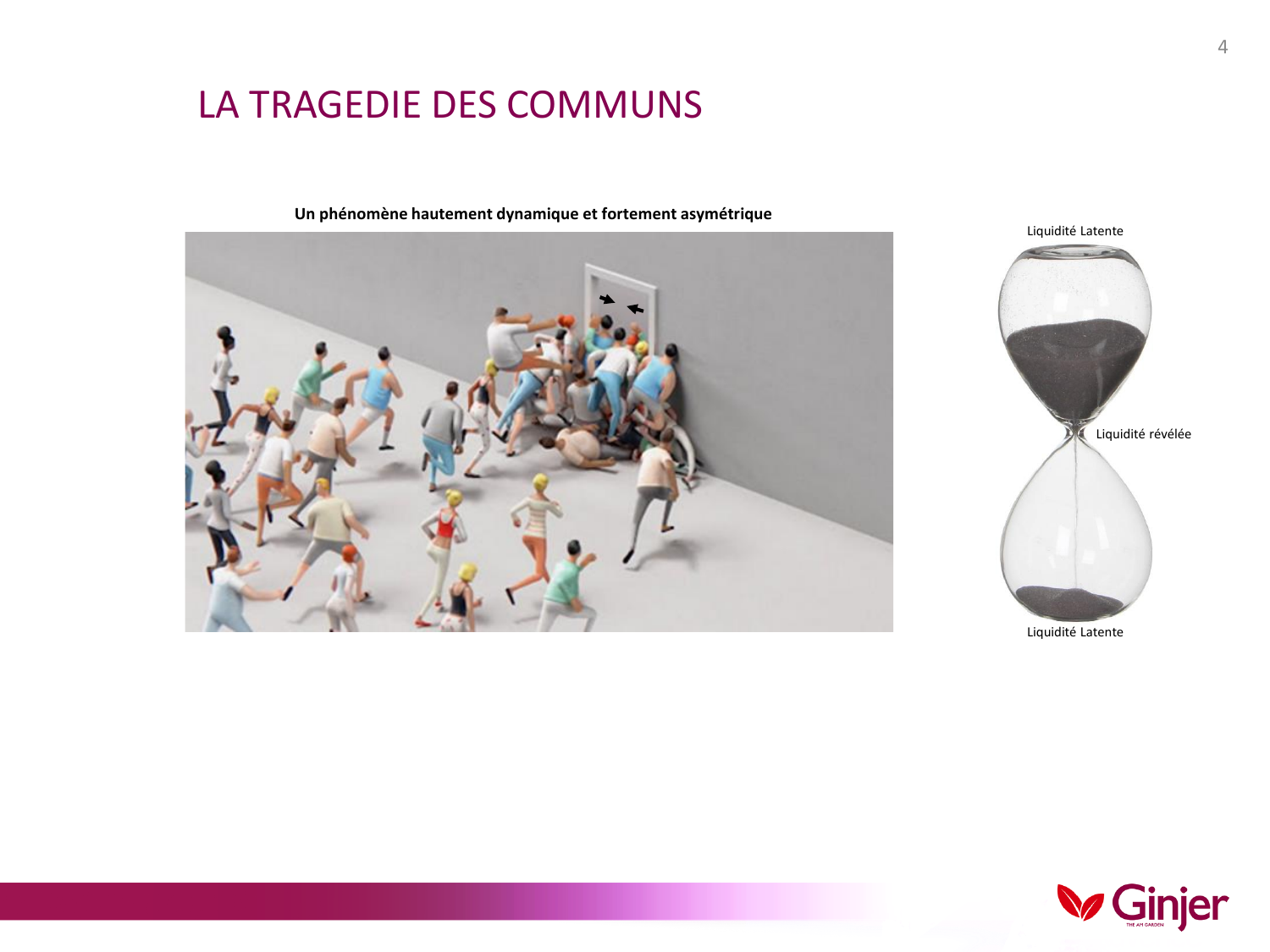## DE LA COMPLEXITE DE LA GESTION ACTIF/PASSIF



**Actif et Passif Sont les Deux Côtés d'une même Pièce**

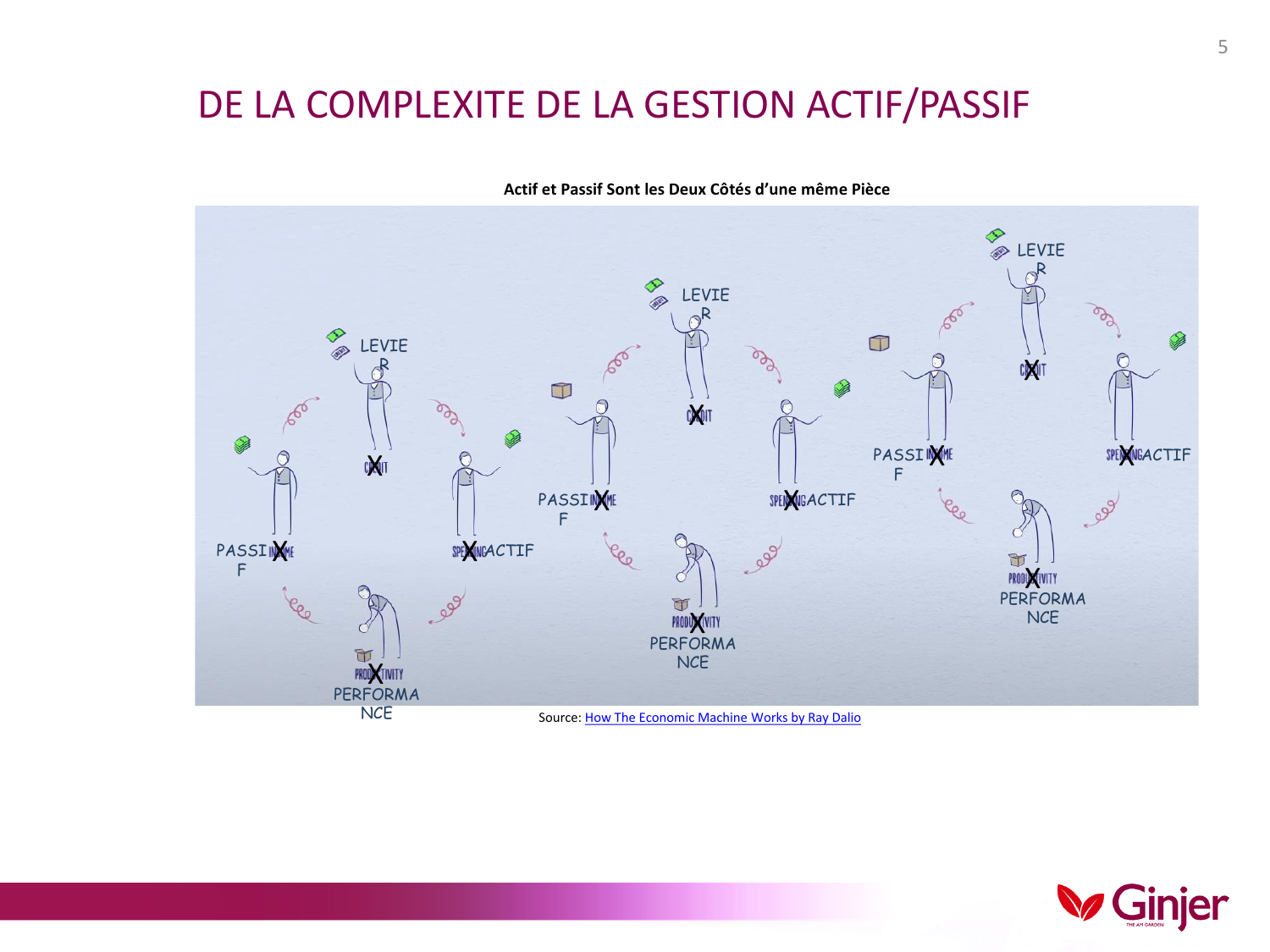## L'EPREUVE DES FAITS

**L'Illusion d'un Transfert des Risques Efficient**



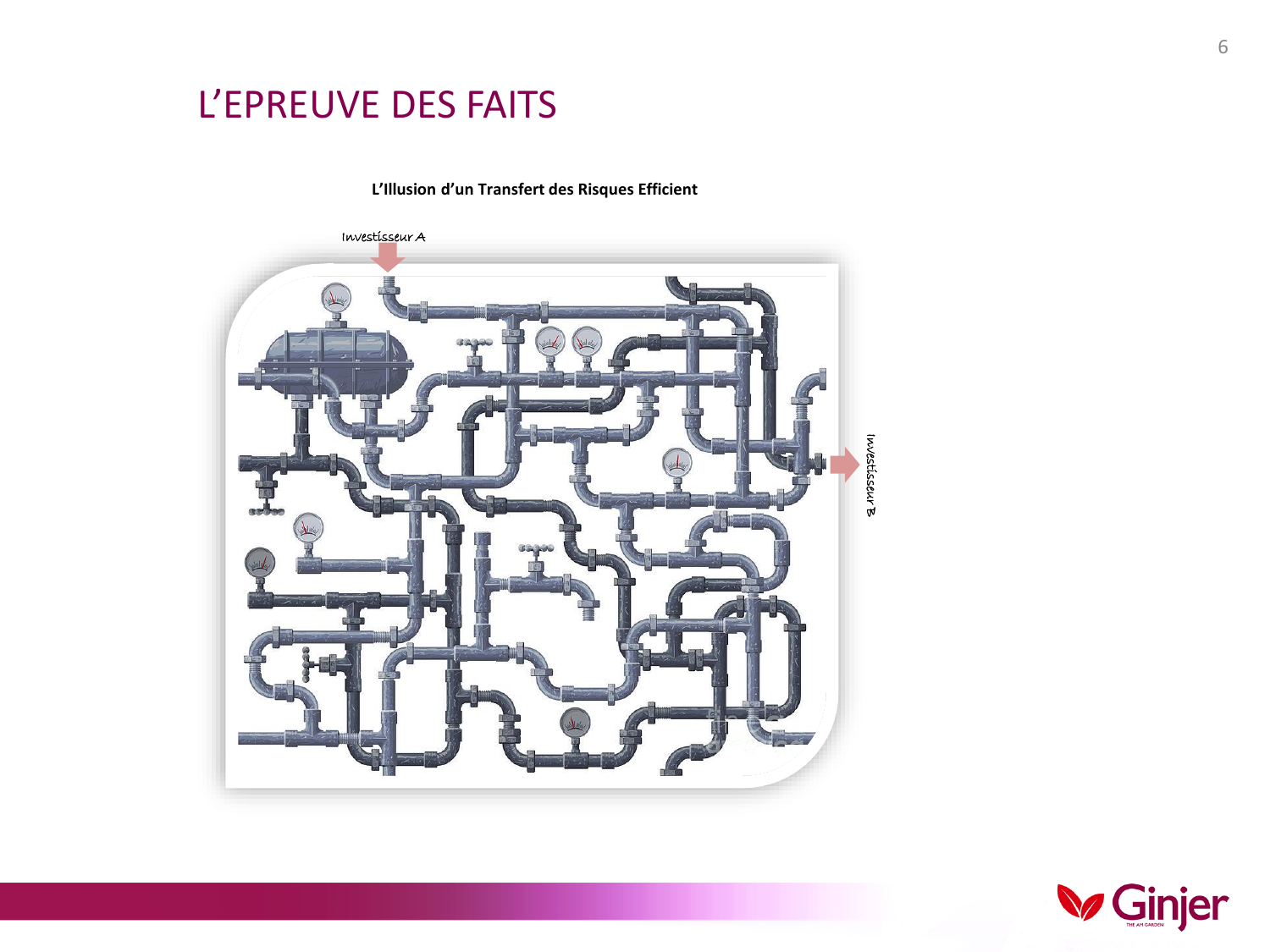## L'EPREUVE DES FAITS



**L'Illusion d'un Transfert des Risques Efficient**

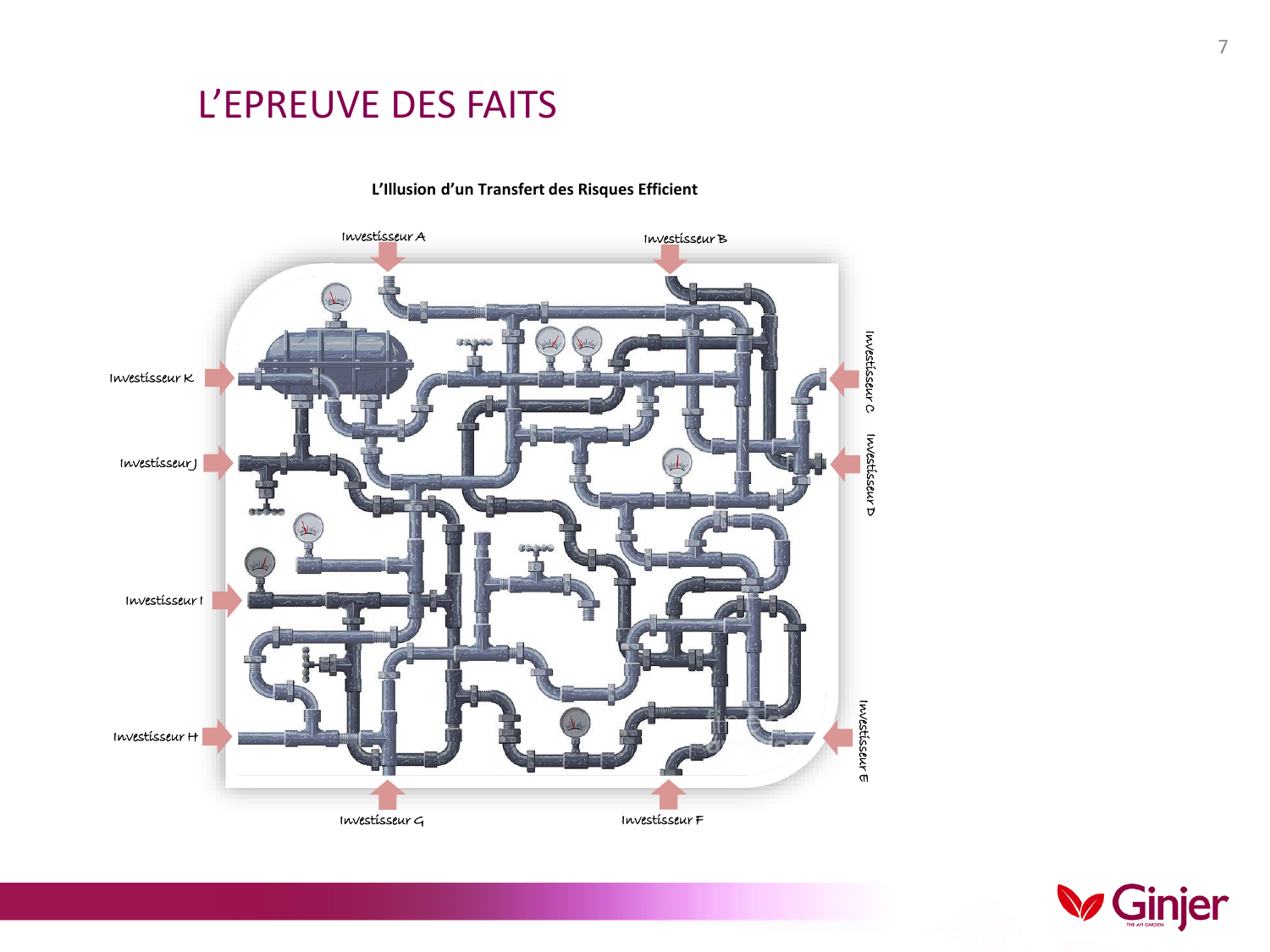## VERS UNE MEILLEURE ADEQUATION ACTIF/PASSIF

25

20

15

 $10$ 

5

 $\epsilon$  multiply  $\epsilon$ 



**Il Est Devenu Essentiel d'Accorder la même Attention au Passif qu'à l'Actif. Encore Faut-il Disposer de Données Fiables…** 

*Résultats obtenus en utilisant la technique du « Cluster Mean Decrease Accuracy on Random Forest » proposée par M. Lopez de Prado.* 

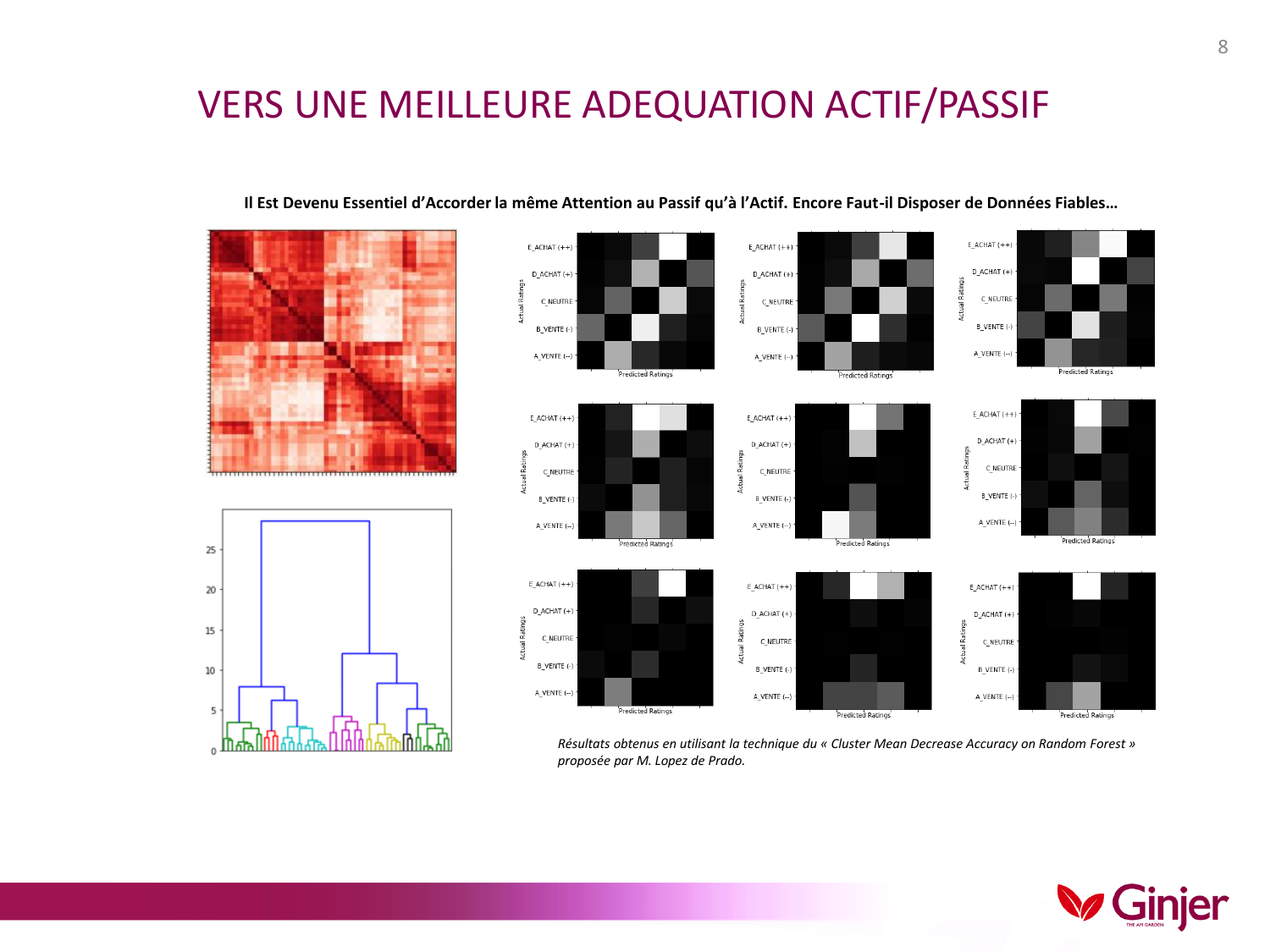## VERS UN SYSTÈME PLUS DURABLE

## **GENERAL D'INVESTISSEMENT**

## **DIVERSITE**

## **EDUCATION FINANCIERE**

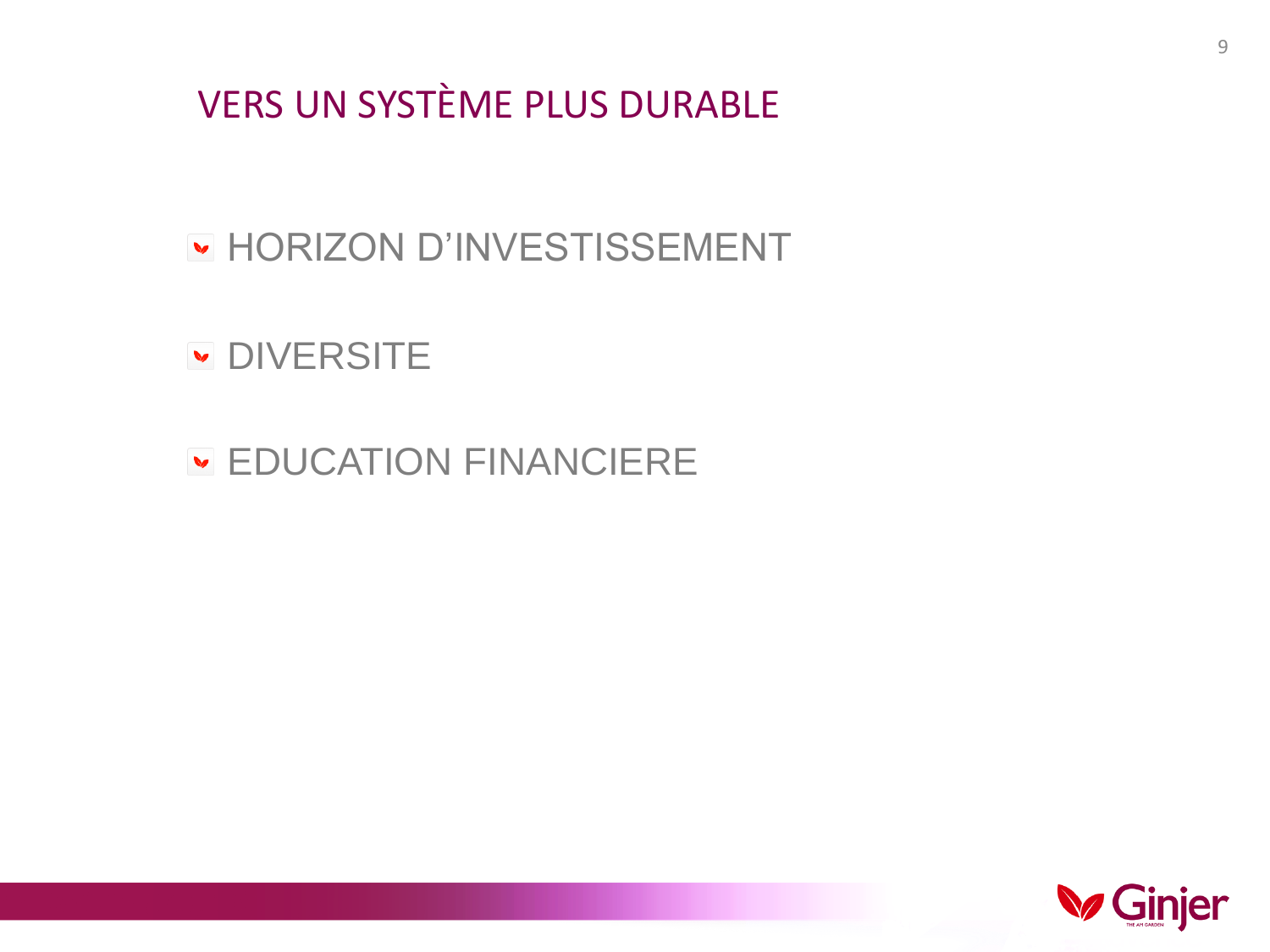#### CAVEAT EMPTOR

## *LEVIER ET (IL)LIQUIDITE SONT LES INVARIANTS DE TOUTES LES GRANDES DEBACLES…*